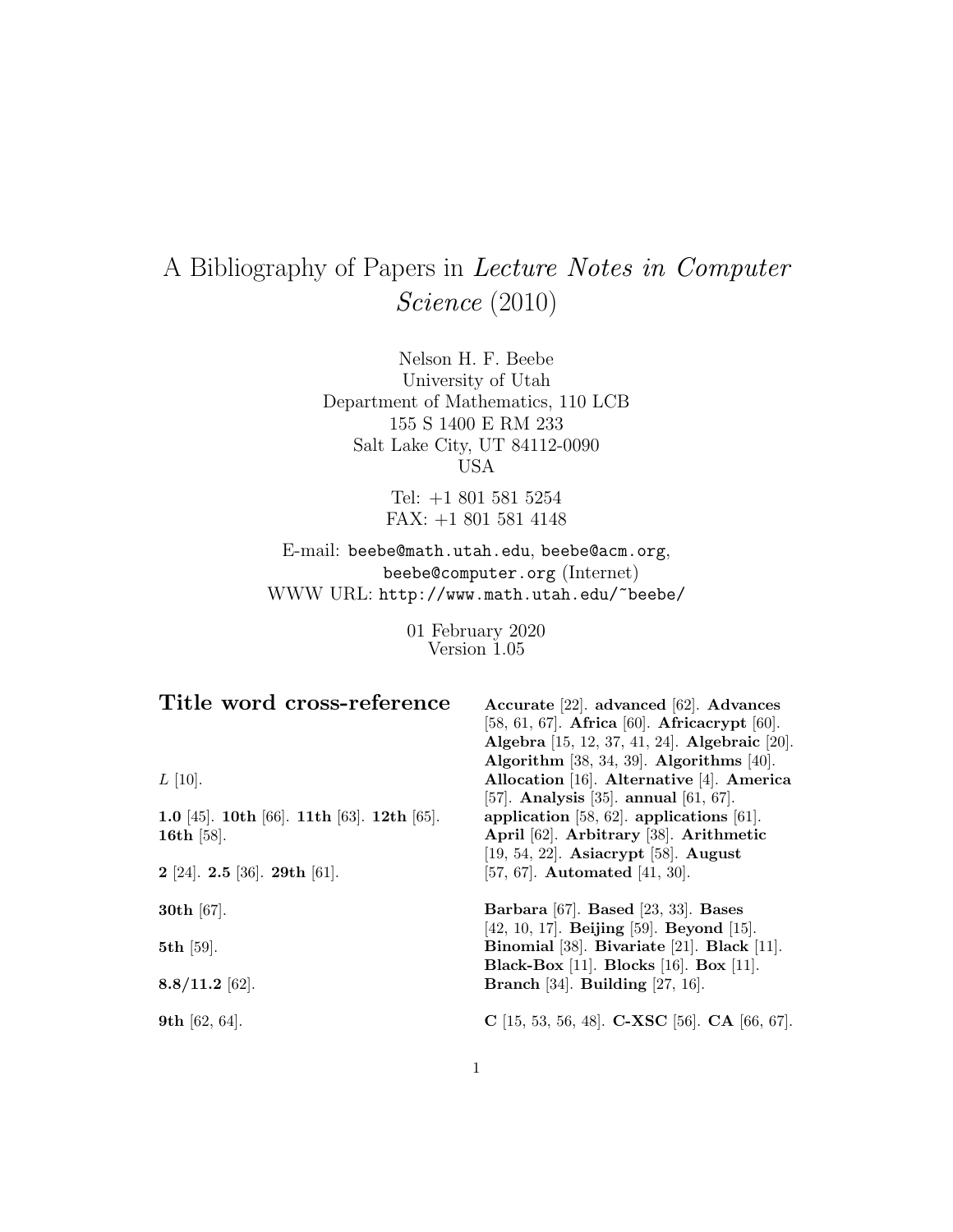**CANS** [64]. **card** [62]. **CARDIS** [62]. **Certified** [19, 52]. **CGAL** [20]. **Characteristic** [38]. **China** [59]. **Class** [53]. **Classical** [11]. **CoCoALib** [15]. **Codes** [5]. **Coherent** [14]. **Cohomology** [9]. **Communicating** [56]. **Commutative** [15]. **Compilation** [16]. **Complex** [53]. **Computation** [14, 24]. **Computational** [12, 1, 35]. **Computations** [15, 20, 52, 23]. **Computer** [37]. **Computing** [10, 17, 19, 3, 13, 39, 40, 22, 8]. **Conference** [62, 57, 58, 59, 60, 61, 63, 64, 65, 66, 67]. **Configurations** [14]. **Confluence** [41]. **Congress** [69]. **Conjecture** [28]. **Constraints** [46]. **Construction** [23, 32]. **Constructive** [11]. **Controlled** [19]. **Core** [24]. **CoStLy** [53]. **Create** [4]. **Crypto** [67]. **cryptographer** [66]. **cryptographic** [61]. **Cryptography** [68]. **cryptology** [57, 58, 59, 60, 61, 63, 65, 66, 67, 64]. **CT** [66]. **CT-RSA** [66].

**DAG** [23]. **Dags** [23]. **Darmstadt** [68]. **Data** [35]. **DDMF** [7]. **December** [58, 59, 63, 64, 65]. **Decision** [23]. **Decomposition** [40]. **Deferring** [23]. **Definite** [39]. **Deformations** [31]. **Design** [24]. **Desingularization** [38]. **Development** [5]. **Dictionary** [7]. **Differential** [39, 41]. **Discrete** [1, 35]. **Distance** [34]. **Do** [27]. **Dynamic** [7].

**Efficient** [55, 3]. **Engine** [50]. **Enumerating** [44]. **Environment** [5]. **Equations** [39]. **Euler** [26]. **Eurocrypt** [61]. **Evaluation** [55, 30]. **Exact** [20, 23, 24]. **Exploiting** [2, 48]. **Expression** [23]. **Expressions** [56].

**Fans** [47]. **Fast** [18]. **FGb** [17]. **Filters** [33]. **Finitely** [10]. **first** [57]. **Fixed** [19]. **Fixed-Precision** [19]. **Floating** [22]. **Floating-Point** [22]. **Floats** [23]. **Formal** [29]. **Formula** [26]. **Founding** [16].

**Framework** [35]. **Francisco** [66]. **Free** [4]. **Function** [13]. **Functional** [56]. **Functions** [7, 6, 53].

**Galois** [44]. **GAP** [9, 12, 14]. **Generating** [51]. **Geometric** [19, 20, 3]. **Geometry** [1, 37, 34, 32, 24]. **Germany** [62, 68]. **GNU** [8]. **Gröbner** [42, 10, 17]. **Groups** [11, 10, 13].

**Harmonic** [32]. **High** [12]. **High-Performance** [12]. **HOL** [25]. **Hyderabad** [63].

**ICISC** [65]. **ICMS** [69]. **Ideals** [40]. **IFIP** [62]. **Image** [33]. **Implementation** [42, 34]. **Improvement** [13]. **Inclusion** [53]. **India** [63]. **Indocrypt** [63]. **Infinite** [41]. **information** [57, 58, 59, 65]. **Inhomogeneous** [39]. **INSCRYPT** [59]. **Integer** [49]. **Integrals** [39]. **Integro** [41]. **Integro-Differential** [41]. **International** [69, 62, 68, 57, 58, 59, 60, 61, 63, 64, 65]. **Interval** [54]. **Introducing** [25]. **Introduction** [36, 18]. **isl** [49].

**Japan** [69]. **jeep** [34]. **June** [61].

**K¯obe** [69]. **Kepler** [28]. **Korea** [65]. **Kuala** [64].

**Large** [2, 52, 55]. **Latin** [57]. **Latincrypt** [57]. **Lattice** [51]. **Libraries** [54]. **Library** [15, 27, 17, 18, 53, 30, 49, 24, 33]. **Like** [27]. **LinBox** [16]. **Linear** [28]. **Local** [31]. **Lumpur** [64].

**Magma** [43, 4]. **Malaysia** [64]. **Maple** [4]. **March** [66]. **Mathemagix** [52]. **Mathematica** [4, 56]. **Mathematical** [27, 7, 4, 69, 30, 33, 69]. **MATLAB** [4]. **May** [60, 61, 68]. **MD** [34]. **MD-jeep** [34]. **Mechanized** [27]. **Membership** [11]. **Meshes** [31]. **Methods** [37]. **Mexico** [57].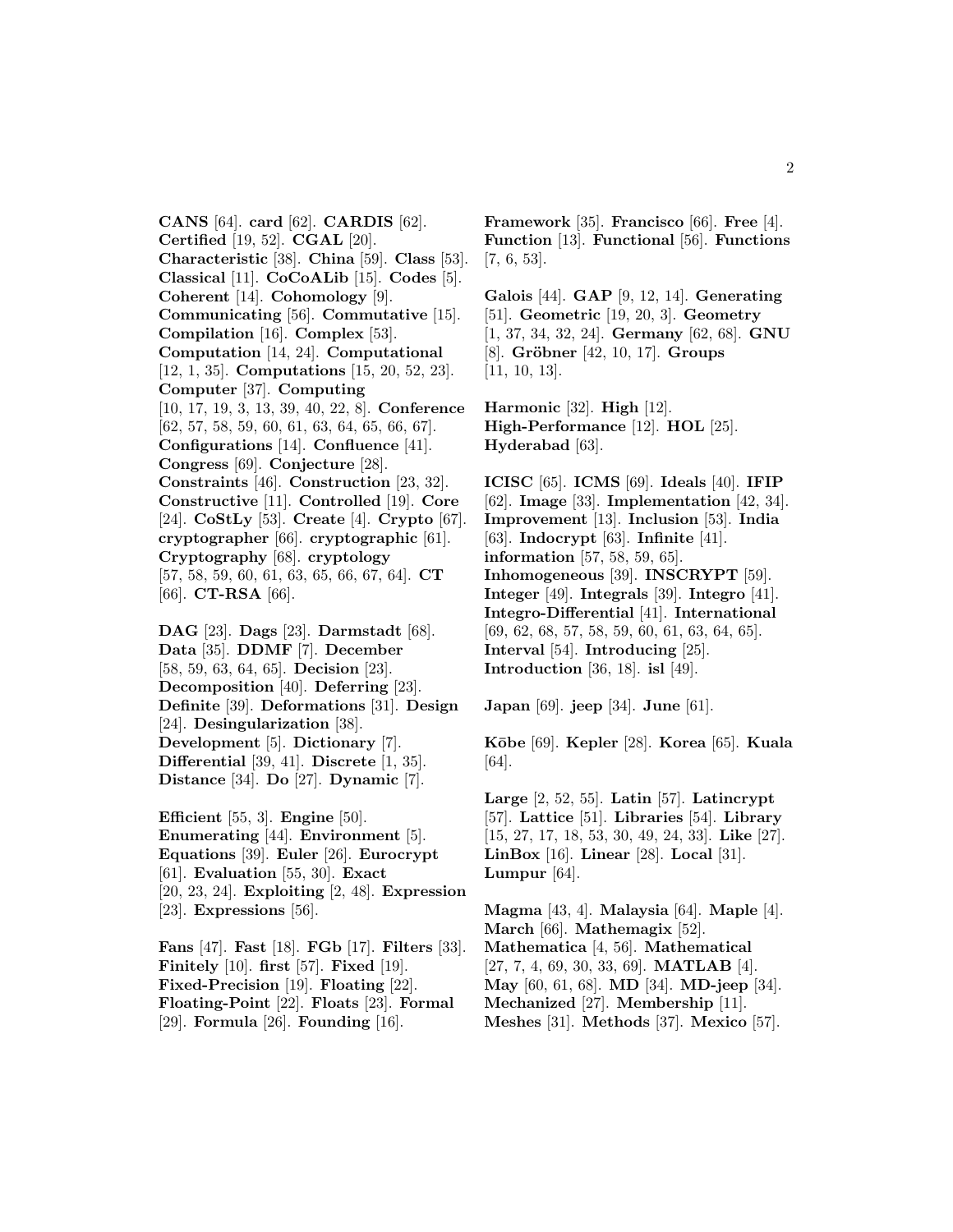**Mizar** [26, 30]. **Model** [49]. **Monaco** [61]. **Morse** [35]. **MPFR** [8].

**network** [64]. **Normaliz** [36]. **Normalizers** [13]. **Number** [43, 18]. **Numeric** [52, 24]. **Numerical** [5]. **NZMATH** [45].

**OpenGL** [33]. **OpenGL-Based** [33]. **Operadic** [42]. **Optimization** [50]. **Orbifolds** [9].

**Package** [14]. **papers** [59, 65]. **Parallel** [16]. **Parametrized** [41]. **Passau** [62]. **Performance** [12]. **Permutation** [13]. **Perturbation** [19]. **Pick** [29]. **Planar** [31]. **Point** [22]. **Polycyclic** [10]. **Polyhedral** [47, 48, 49]. **Polyhedron** [26]. **Polynomial** [40]. **Polynomials** [55, 21]. **Polytopes** [51]. **Post** [68]. **Post-Quantum** [68]. **PQCrypto** [68]. **Precision** [19]. **Prescribed** [32]. **Presented** [10]. **Primary** [40]. **Problems** [2, 34]. **Proceedings** [58, 61, 63, 64, 66, 67, 68, 57, 60, 69, 62]. **Programming** [2, 52]. **Programs** [28]. **Progress** [57, 60, 63]. **Project** [4]. **Proof** [29, 41]. **Proofs** [27]. **Proving** [30]. **Prune** [34]. **Puebla** [57].

**Quad** [31]. **Quad-Meshes** [31]. **Quadratic** [46]. **Quantum** [68]. **Quotients** [10].

**Redundant** [46]. **Reformulation** [50]. **Reformulation-Optimization** [50]. **Reliable** [3, 22, 8]. **Removing** [46]. **Representations** [44]. **research** [62]. **revised** [59, 65]. **Rewrite** [41]. **RSA** [66].

**Sage** [44, 4]. **San** [66]. **Santa** [67]. **Scale** [2, 52]. **Scope** [16]. **security** [57, 58, 59, 64, 65]. **selected** [59, 65]. **Semidefinite** [2]. **Seoul** [65]. **Separate** [16]. **September** [69]. **Set** [49]. **Simplicial** [9]. **Singapore** [58]. **Smart** [62]. **Smooth** [9, 51]. **Software** [6, 4, 50, 69]. **Sollya** [5].

**Solving** [21]. **South** [60]. **Sparsity** [2]. **Special** [6]. **Speeds** [23]. **Speeds-Up** [23]. **Standardized** [54]. **Stellenbosch** [60]. **Storing** [23]. **Structured** [2]. **Sums** [23]. **Surfaces** [32]. **Symbolic** [52]. **Symmetric** [47]. **Symmetries** [48]. **System** [41]. **Systems** [21].

**TADD** [35]. **techniques** [61]. **Testing** [11]. **Theorem** [29, 30]. **Theory** [43, 18, 35, 58, 61]. **Third** [68, 60, 69]. **Tool** [43]. **Tools** [48]. **Topics** [66]. **track** [66]. **Traversing** [47]. **Tropical** [37].

**Unifying** [4]. **USA** [66, 67]. **Used** [54]. **Using** [35].

**Validated** [6]. **Varieties** [38]. **via** [10]. **Viable** [4].

**WG** [62]. **Workshop** [68].

**XSC** [56].

**Zero** [25].

# **References**

### **Hales:2010:CDG**

[1] Thomas C. Hales. Computational discrete geometry. Lecture Notes in Computer Science, 6327:1–3, 2010. CO-DEN LNCSD9. ISSN 0302-9743 (print), 1611-3349 (electronic). URL http:// link.springer.com/content/pdf/bfm: 978-3-642-15582-6/1.pdf; http:/ /link.springer.com/content/pdf/10. 1007/978-3-642-15582-6\_1.pdf.

#### **Kojima:2010:ESS**

[2] Masakazu Kojima. Exploiting structured sparsity in large scale semidefinite programming problems. Lecture Notes in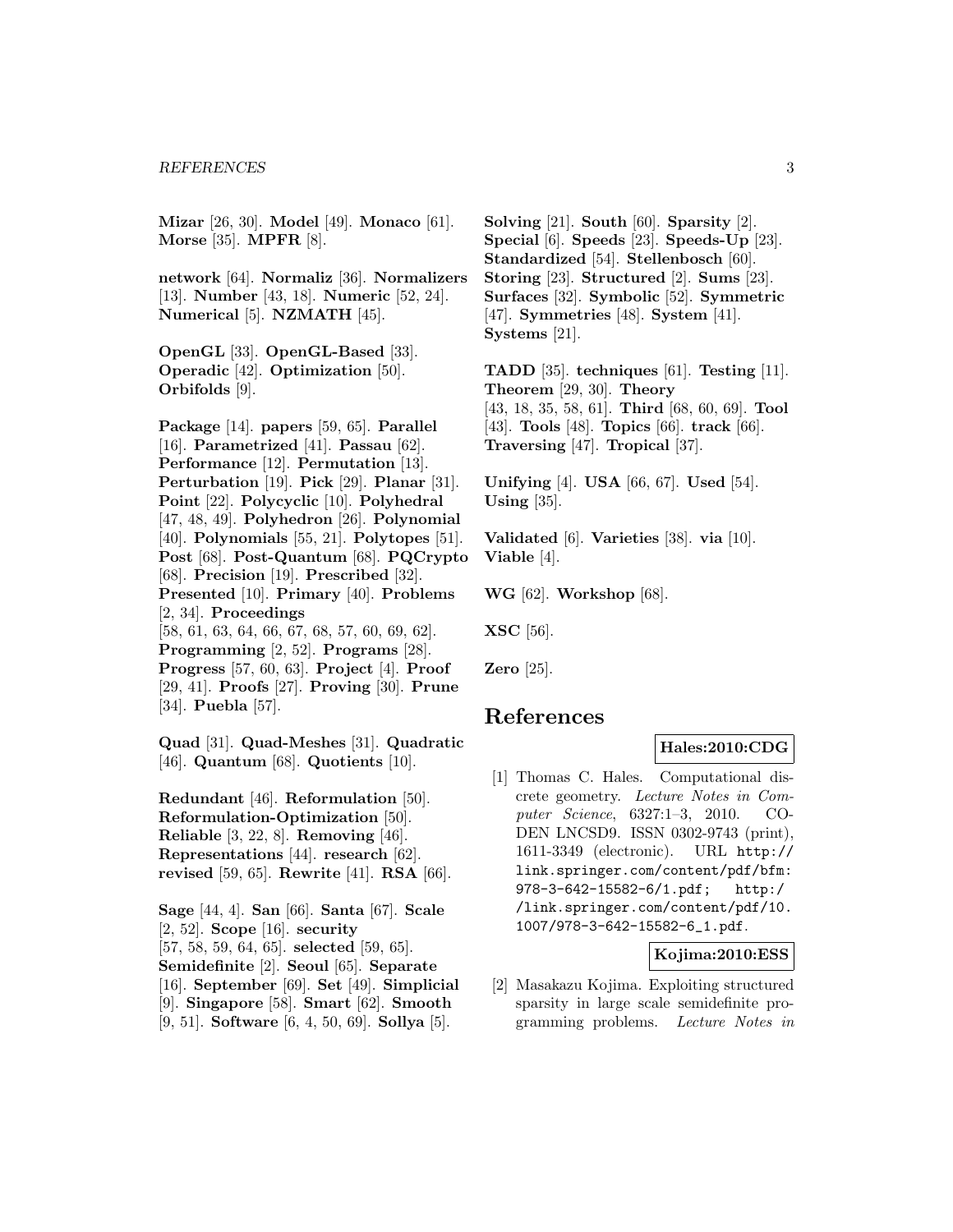Computer Science, 6327:4–9, 2010. CO-DEN LNCSD9. ISSN 0302-9743 (print), 1611-3349 (electronic). URL http:/ /link.springer.com/content/pdf/10. 1007/978-3-642-15582-6\_2.pdf.

# **Mehlhorn:2010:REG**

[3] Kurt Mehlhorn. Reliable and efficient geometric computing. Lecture Notes in Computer Science, 6327:10– 11, 2010. CODEN LNCSD9. ISSN 0302-9743 (print), 1611-3349 (electronic). URL http://link.springer. com/content/pdf/10.1007/978-3-642- 15582-6\_3.pdf.

### **Erocal:2010:SPU**

[4] Burçin Eröcal and William Stein. The Sage Project: Unifying free mathematical software to create a viable alternative to Magma, Maple, Mathematica and MAT-LAB. Lecture Notes in Computer Science, 6327:12–27, 2010. CODEN LNCSD9. ISSN 0302-9743 (print), 1611-3349 (electronic). URL http://link.springer. com/content/pdf/10.1007/978-3-642- 15582-6\_4.pdf.

# **Chevillard:2010:SED**

[5] Sylvain Chevillard, Mioara Joldes, and Christoph Lauter. Sollya: an environment for the development of numerical codes. Lecture Notes in Computer Science, 6327:28–31, 2010. CODEN LNCSD9. ISSN 0302-9743 (print), 1611- 3349 (electronic). URL http://link. springer.com/content/pdf/10.1007/ 978-3-642-15582-6\_5.pdf.

# **Cuyt:2010:VSF**

[6] Annie Cuyt, Franky Backeljauw, Stefan Becuwe, and Joris Van Deun. Validated special functions software.

Lecture Notes in Computer Science, 6327:32–34, 2010. CODEN LNCSD9. ISSN 0302-9743 (print), 1611-3349 (electronic). URL http://link.springer. com/content/pdf/10.1007/978-3-642- 15582-6\_6.pdf.

# **Benoit:2010:DDM**

[7] Alexandre Benoit, Frédéric Chyzak, Alexis Darrasse, Stefan Gerhold, and Marc Mezzarobba . The Dynamic Dictionary of Mathematical Functions (DDMF). Lecture Notes in Computer Science, 6327:35–41, 2010. CODEN LNCSD9. ISSN 0302-9743 (print), 1611- 3349 (electronic). URL http://link. springer.com/content/pdf/10.1007/ 978-3-642-15582-6\_7.pdf.

### **Zimmermann:2010:RCG**

[8] Paul Zimmermann. Reliable computing with GNU MPFR. Lecture Notes in Computer Science, 6327:42–45, 2010. CO-DEN LNCSD9. ISSN 0302-9743 (print), 1611-3349 (electronic). URL http:/ /link.springer.com/content/pdf/10. 1007/978-3-642-15582-6\_8.pdf.

### **Barakat:2010:SCS**

[9] Mohamed Barakat and Simon Görtzen. Simplicial cohomology of smooth orbifolds in GAP. Lecture Notes in Computer Science, 6327:46–49, 2010. CO-DEN LNCSD9. ISSN 0302-9743 (print), 1611-3349 (electronic). URL http:/ /link.springer.com/content/pdf/10. 1007/978-3-642-15582-6\_9.pdf.

### **Eick:2010:CPQ**

[10] Bettina Eick and Max Horn. Computing polycyclic quotients of finitely (L-  $)$ presented groups via Gröbner bases. Lecture Notes in Computer Science, 6327:50–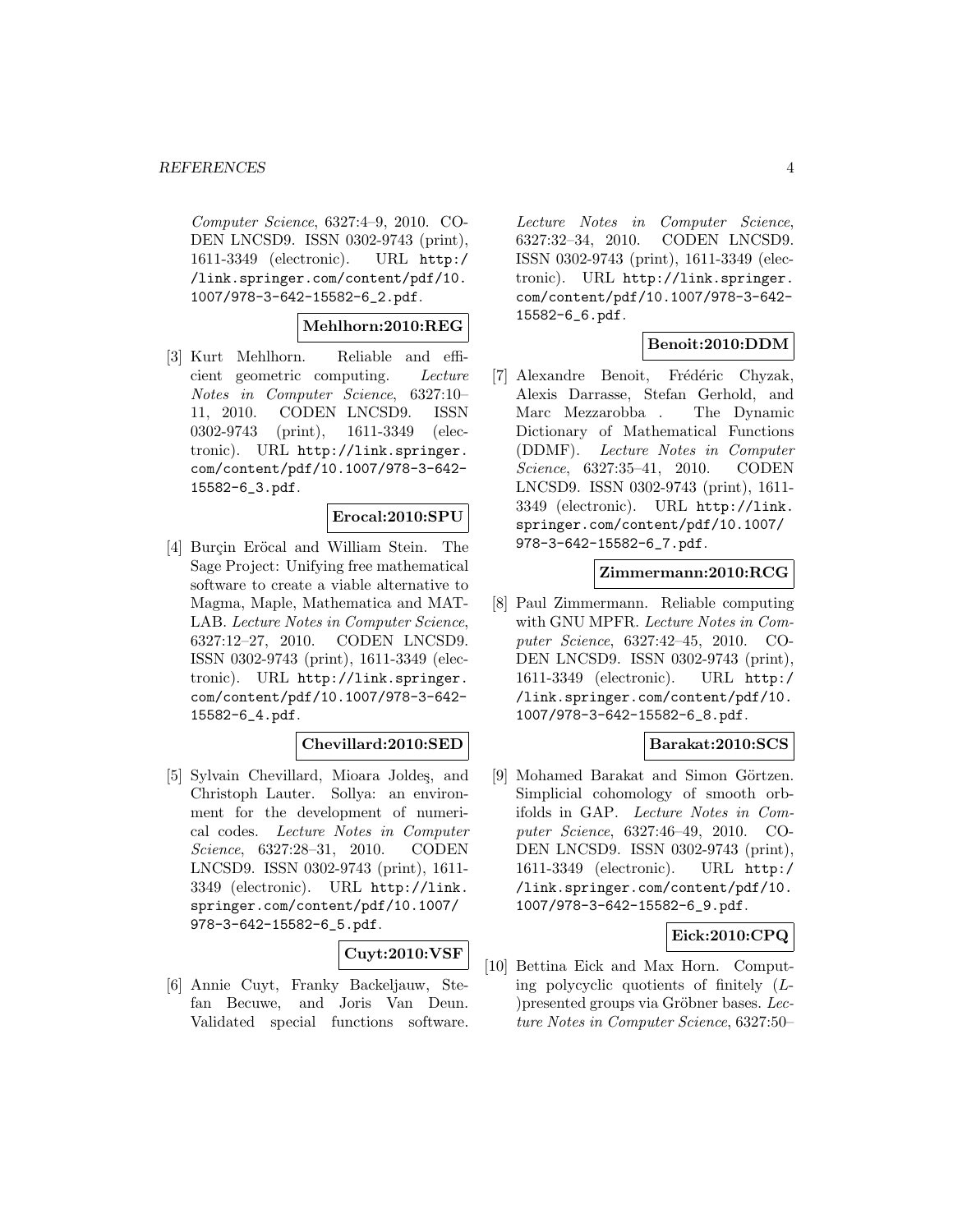53, 2010. CODEN LNCSD9. ISSN 0302- 9743 (print), 1611-3349 (electronic). URL http://link.springer.com/content/ pdf/10.1007/978-3-642-15582-6\_10. pdf.

# **Ambrose:2010:CMT**

[11] Sophie Ambrose, Scott H. Murray, Cheryl E. Praeger, and Csaba Schneider. Constructive membership testing in black-box classical groups. Lecture Notes in Computer Science, 6327:54–57, 2010. CODEN LNCSD9. ISSN 0302- 9743 (print), 1611-3349 (electronic). URL http://link.springer.com/content/ pdf/10.1007/978-3-642-15582-6\_11. pdf.

### **Behrends:2010:THP**

[12] Reimer Behrends, Alexander Konovalov, Steve Linton, Frank Lübeck, and Max Neunhöeffer. Towards high-performance computational algebra with GAP. Lecture Notes in Computer Science, 6327:58– 61, 2010. CODEN LNCSD9. ISSN 0302- 9743 (print), 1611-3349 (electronic). URL http://link.springer.com/content/ pdf/10.1007/978-3-642-15582-6\_12. pdf.

### **Miyamoto:2010:IFC**

[13] Izumi Miyamoto. An improvement of a function computing normalizers for permutation groups. Lecture Notes in Computer Science, 6327:62–68, 2010. CO-DEN LNCSD9. ISSN 0302-9743 (print), 1611-3349 (electronic). URL http:/ /link.springer.com/content/pdf/10. 1007/978-3-642-15582-6\_13.pdf.

**Pasechnik:2010:GPC**

[14] Dmitrii V. Pasechnik and Keshav Kini. A GAP package for computation with coherent configurations. Lecture Notes in Computer Science, 6327:69–72, 2010. CODEN LNCSD9. ISSN 0302-9743 (print), 1611-3349 (electronic). URL http://link.springer.com/content/ pdf/10.1007/978-3-642-15582-6\_14. pdf.

# **Abbott:2010:CCL**

[15] John Abbott and Anna M. Bigatti. Co-CoALib: a C++ library for computations in commutative algebra ... and beyond. Lecture Notes in Computer Science, 6327:73–76, 2010. CODEN LNCSD9. ISSN 0302-9743 (print), 1611- 3349 (electronic). URL http://link. springer.com/content/pdf/10.1007/ 978-3-642-15582-6\_15.pdf.

#### **Dumas:2010:LFS**

[16] Jean-Guillaume Dumas, Thierry Gautier, Clément Pernet, and B. David Saunders. LinBox founding scope allocation, parallel building blocks, and separate compilation. Lecture Notes in Computer Science, 6327:77–83, 2010. CODEN LNCSD9. ISSN 0302-9743 (print), 1611-3349 (electronic). URL http://link.springer. com/content/pdf/10.1007/978-3-642- 15582-6\_16.pdf.

# **Faugere:2010:FLC**

[17] Jean-Charles Faugère. FGb: a library for computing Gröbner bases. Lecture Notes in Computer Science, 6327:84–87, 2010. CODEN LNCSD9. ISSN 0302- 9743 (print), 1611-3349 (electronic). URL http://link.springer.com/content/ pdf/10.1007/978-3-642-15582-6\_17. pdf.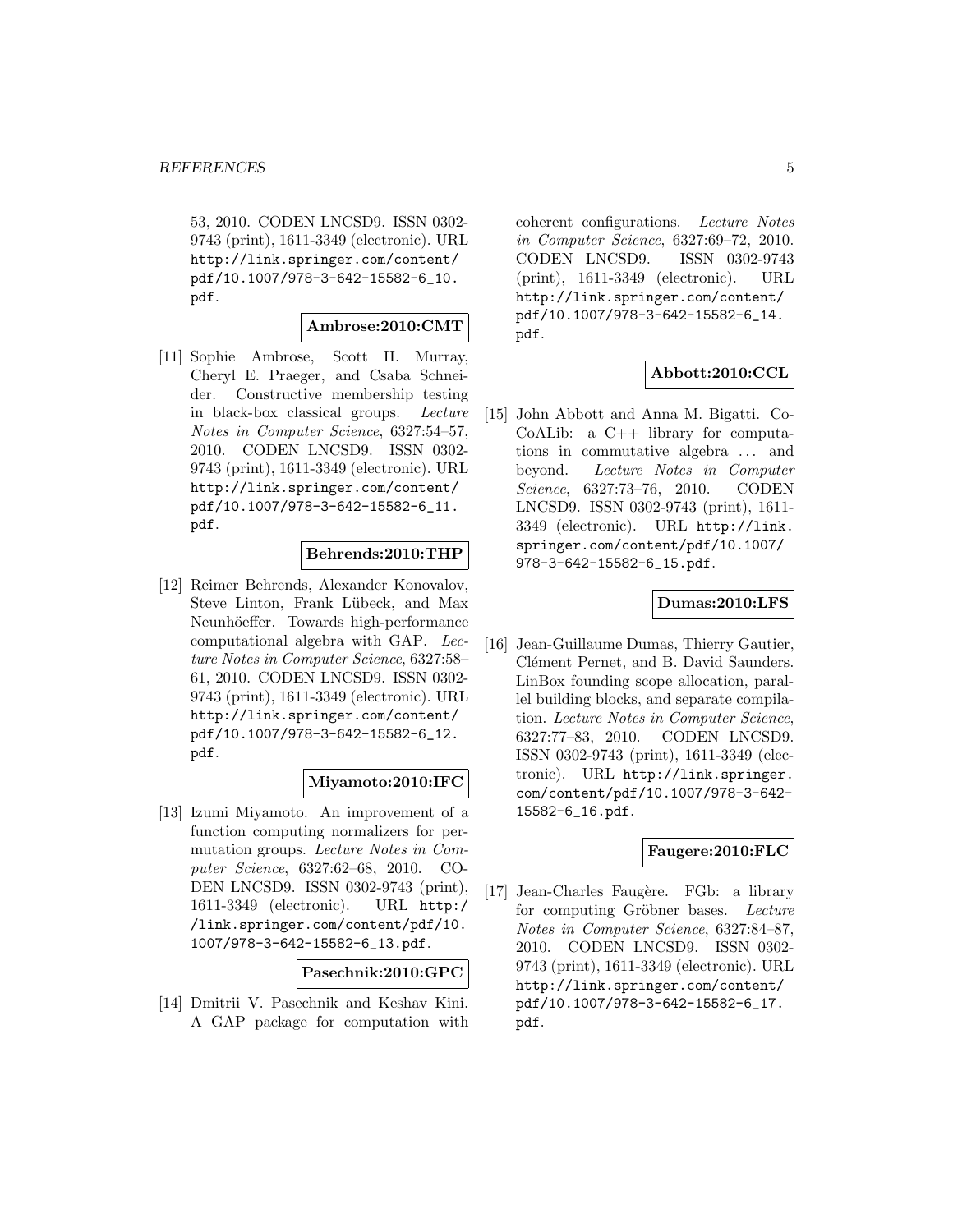# **Hart:2010:FLN**

[18] William B. Hart. Fast library for number theory: an introduction. Lecture Notes in Computer Science, 6327:88–91, 2010. CODEN LNCSD9. ISSN 0302- 9743 (print), 1611-3349 (electronic). URL http://link.springer.com/content/ pdf/10.1007/978-3-642-15582-6\_18. pdf.

### **Halperin:2010:CPC**

[19] Dan Halperin. Controlled perturbation for certified geometric computing with fixed-precision arithmetic. Lecture Notes in Computer Science, 6327:92–95, 2010. CODEN LNCSD9. ISSN 0302- 9743 (print), 1611-3349 (electronic). URL http://link.springer.com/content/ pdf/10.1007/978-3-642-15582-6\_19. pdf.

### **Karavelas:2010:EGA**

[20] Menelaos I. Karavelas. Exact geometric and algebraic computations in CGAL. Lecture Notes in Computer Science, 6327:96–99, 2010. CODEN LNCSD9. ISSN 0302-9743 (print), 1611-3349 (electronic). URL http://link.springer. com/content/pdf/10.1007/978-3-642- 15582-6\_20.pdf.

# **Rouillier:2010:SSB**

[21] Fabrice Rouillier. On solving systems of bivariate polynomials. Lecture Notes in Computer Science, 6327:100–104, 2010. CODEN LNCSD9. ISSN 0302-9743 (print), 1611-3349 (electronic). URL http://link.springer.com/content/ pdf/10.1007/978-3-642-15582-6\_21. pdf.

# **Rump:2010:ARC**

[22] Siegfried M. Rump. Accurate and reliable computing in floating-point arithmetic. Lecture Notes in Computer Science, 6327:105–108, 2010. CODEN LNCSD9. ISSN 0302-9743 (print), 1611- 3349 (electronic). URL http://link. springer.com/content/pdf/10.1007/ 978-3-642-15582-6\_22.pdf.

### **Morig:2010:DDC**

[23] Marc Mörig. Deferring DAG construction by storing sums of floats speeds-up exact decision computations based on expression dags. Lecture Notes in Computer Science, 6327:109–120, 2010. CO-DEN LNCSD9. ISSN 0302-9743 (print), 1611-3349 (electronic). URL http:/ /link.springer.com/content/pdf/10. 1007/978-3-642-15582-6\_23.pdf.

# **Yu:2010:DCL**

[24] Jihun Yu, Chee Yap, Zilin Du, Sylvain Pion, and Hervé Brönnimann. The design of Core 2: a library for exact numeric computation in geometry and algebra. Lecture Notes in Computer Science, 6327:121–141, 2010. CODEN LNCSD9. ISSN 0302-9743 (print), 1611-3349 (electronic). URL http://link.springer. com/content/pdf/10.1007/978-3-642- 15582-6\_24.pdf.

#### **Adams:2010:IHZ**

[25] Mark Adams. Introducing HOL Zero. Lecture Notes in Computer Science, 6327:142–143, 2010. CODEN LNCSD9. ISSN 0302-9743 (print), 1611-3349 (electronic). URL http://link.springer. com/content/pdf/10.1007/978-3-642- 15582-6\_25.pdf.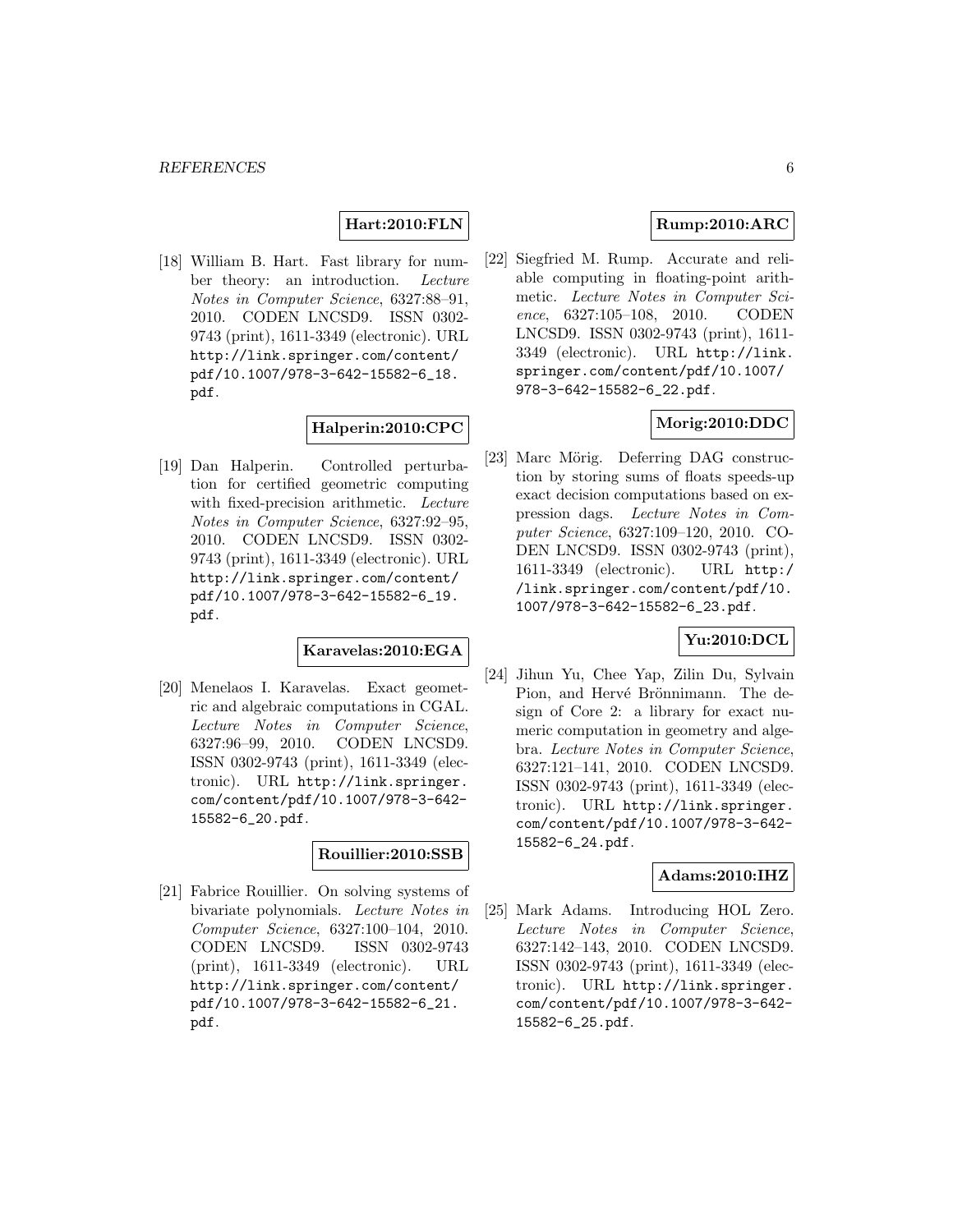# **Alama:2010:EPF**

[26] Jesse Alama. Euler's polyhedron formula in Mizar. Lecture Notes in Computer Science, 6327:144–147, 2010. CO-DEN LNCSD9. ISSN 0302-9743 (print), 1611-3349 (electronic). URL http:/ /link.springer.com/content/pdf/10. 1007/978-3-642-15582-6\_26.pdf.

### **Arthan:2010:BLM**

[27] R. D. Arthan. Building a library of mechanized mathematical proofs: Why do it? and what is it like to do? Lecture Notes in Computer Science, 6327:148, 2010. CO-DEN LNCSD9. ISSN 0302-9743 (print), 1611-3349 (electronic). URL http:/ /link.springer.com/content/pdf/10. 1007/978-3-642-15582-6\_27.pdf.

### **Hales:2010:LPK**

[28] Thomas C. Hales. Linear programs for the Kepler conjecture. Lecture Notes in Computer Science, 6327:149–151, 2010. CODEN LNCSD9. ISSN 0302-9743 (print), 1611-3349 (electronic). URL http://link.springer.com/content/ pdf/10.1007/978-3-642-15582-6\_28. pdf.

### **Harrison:2010:FPP**

[29] John Harrison. A formal proof of Pick's theorem. Lecture Notes in Computer Science, 6327:152–154, 2010. CODEN LNCSD9. ISSN 0302-9743 (print), 1611- 3349 (electronic). URL http://link. springer.com/content/pdf/10.1007/ 978-3-642-15582-6\_29.pdf.

### **Urban:2010:EAT**

[30] Josef Urban, Krystof Hoder, and Andrei Voronkov. Evaluation of automated

theorem proving on the Mizar mathematical library. Lecture Notes in Computer Science, 6327:155–166, 2010. CO-DEN LNCSD9. ISSN 0302-9743 (print), 1611-3349 (electronic). URL http:/ /link.springer.com/content/pdf/10. 1007/978-3-642-15582-6\_30.pdf.

# **Hoffmann:2010:LDP**

[31] Tim Hoffmann. On local deformations of planar quad-meshes. Lecture Notes in Computer Science, 6327:167–169, 2010. CODEN LNCSD9. ISSN 0302-9743 (print), 1611-3349 (electronic). URL http://link.springer.com/content/ pdf/10.1007/978-3-642-15582-6\_31. pdf.

# **Weber:2010:CHS**

[32] Matthias Weber. Construction of harmonic surfaces with prescribed geometry. Lecture Notes in Computer Science, 6327:170–173, 2010. CODEN LNCSD9. ISSN 0302-9743 (print), 1611-3349 (electronic). URL http://link.springer. com/content/pdf/10.1007/978-3-642- 15582-6\_32.pdf.

# **vonGagern:2010:LOB**

[33] Martin von Gagern and Christian Mercat. A library of OpenGL-based mathematical image filters. Lecture Notes in Computer Science, 6327:174–185, 2010. CO-DEN LNCSD9. ISSN 0302-9743 (print), 1611-3349 (electronic). URL http:/ /link.springer.com/content/pdf/10. 1007/978-3-642-15582-6\_33.pdf.

#### **Mucherino:2010:MJI**

[34] Antonio Mucherino, Leo Liberti, and Carlile Lavor. MD-jeep: an implementation of a branch and prune algorithm for distance geometry problems. Lecture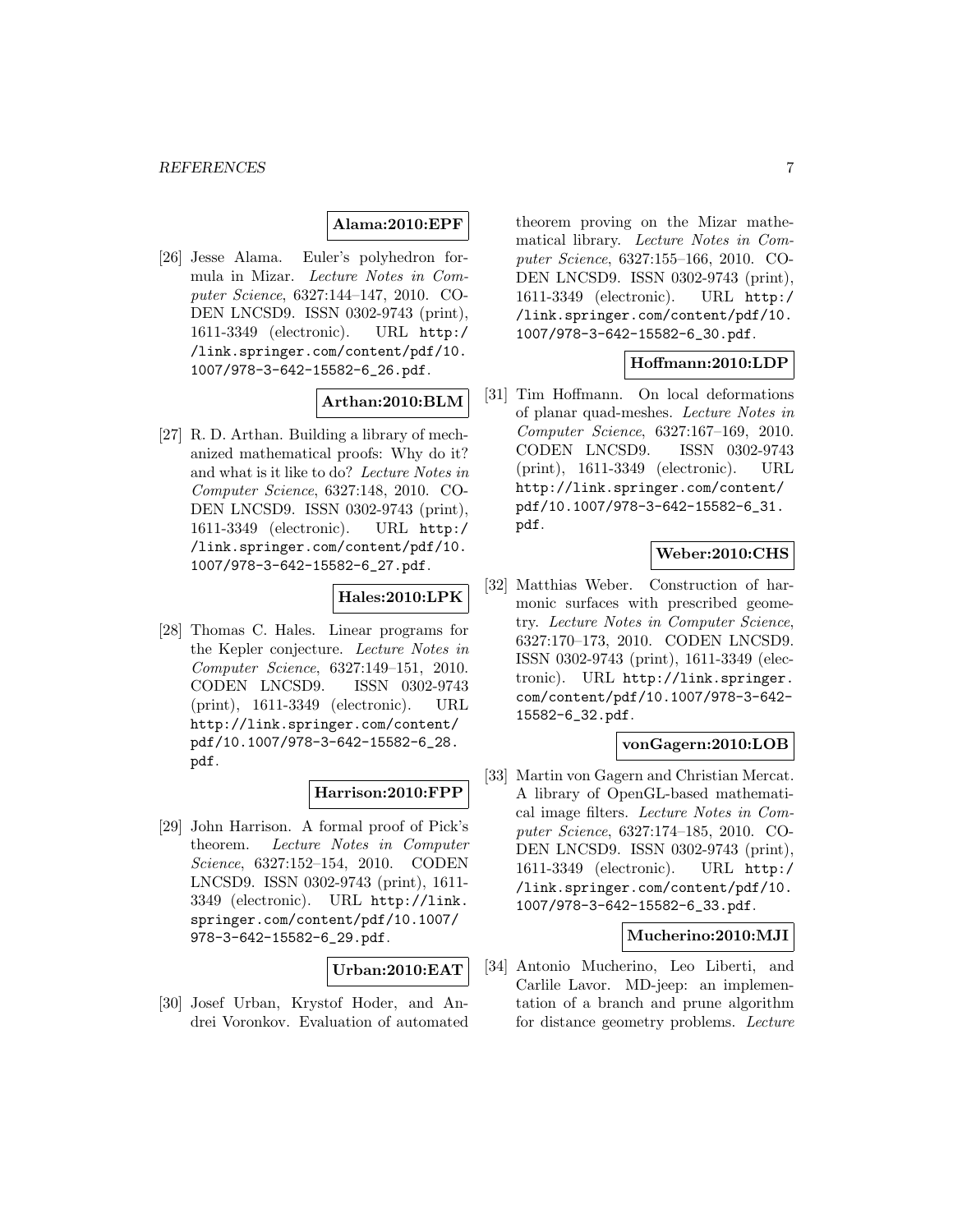Notes in Computer Science, 6327:186– 197, 2010. CODEN LNCSD9. ISSN 0302- 9743 (print), 1611-3349 (electronic). URL http://link.springer.com/content/ pdf/10.1007/978-3-642-15582-6\_34. pdf.

### **Reininghaus:2010:TCF**

[35] Jan Reininghaus, David Günther, Ingrid Hotz, Steffen Prohaska, and Hans-Christian Hege. TADD: a computational framework for data analysis using discrete Morse theory. Lecture Notes in Computer Science, 6327:198–208, 2010. CO-DEN LNCSD9. ISSN 0302-9743 (print), 1611-3349 (electronic). URL http:/ /link.springer.com/content/pdf/10. 1007/978-3-642-15582-6\_35.pdf.

# **Bruns:2010:IN**

[36] Winfried Bruns, Bogdan Ichim, and Christof Söger. Introduction to Normaliz 2.5. Lecture Notes in Computer Science, 6327:209–212, 2010. CODEN LNCSD9. ISSN 0302-9743 (print), 1611-3349 (electronic). URL http://link.springer. com/content/pdf/10.1007/978-3-642- 15582-6\_36.pdf.

### **Markwig:2010:CAM**

[37] Thomas Markwig. Computer algebra methods in tropical geometry. Lecture Notes in Computer Science, 6327:213– 216, 2010. CODEN LNCSD9. ISSN 0302- 9743 (print), 1611-3349 (electronic). URL http://link.springer.com/content/ pdf/10.1007/978-3-642-15582-6\_37. pdf.

#### **Blanco:2010:NDA**

[38] Rocío Blanco. A new desingularization algorithm for binomial varieties in arbitrary characteristic. Lecture Notes in Computer Science, 6327:217–220, 2010. CO-DEN LNCSD9. ISSN 0302-9743 (print), 1611-3349 (electronic). URL http:/ /link.springer.com/content/pdf/10. 1007/978-3-642-15582-6\_38.pdf.

#### **Nakayama:2010:ACI**

[39] Hiromasa Nakayama and Kenta Nishiyama. An algorithm of computing inhomogeneous differential equations for definite integrals. Lecture Notes in Computer Science, 6327:221–232, 2010. CODEN LNCSD9. ISSN 0302-9743 (print), 1611- 3349 (electronic). URL http://link. springer.com/content/pdf/10.1007/ 978-3-642-15582-6\_39.pdf.

# **Noro:2010:NAC**

[40] Masayuki Noro. New algorithms for computing primary decomposition of polynomial ideals. Lecture Notes in Computer Science, 6327:233–244, 2010. CO-DEN LNCSD9. ISSN 0302-9743 (print), 1611-3349 (electronic). URL http:/ /link.springer.com/content/pdf/10. 1007/978-3-642-15582-6\_40.pdf.

# **Tec:2010:ACP**

[41] Loredana Tec, Georg Regensburger, Markus Rosenkranz, and Bruno Buchberger. An automated confluence proof for an infinite rewrite system parametrized over an integro-differential algebra. Lecture Notes in Computer Science, 6327:245–248, 2010. CODEN LNCSD9. ISSN 0302-9743 (print), 1611- 3349 (electronic). URL http://link. springer.com/content/pdf/10.1007/ 978-3-642-15582-6\_41.pdf.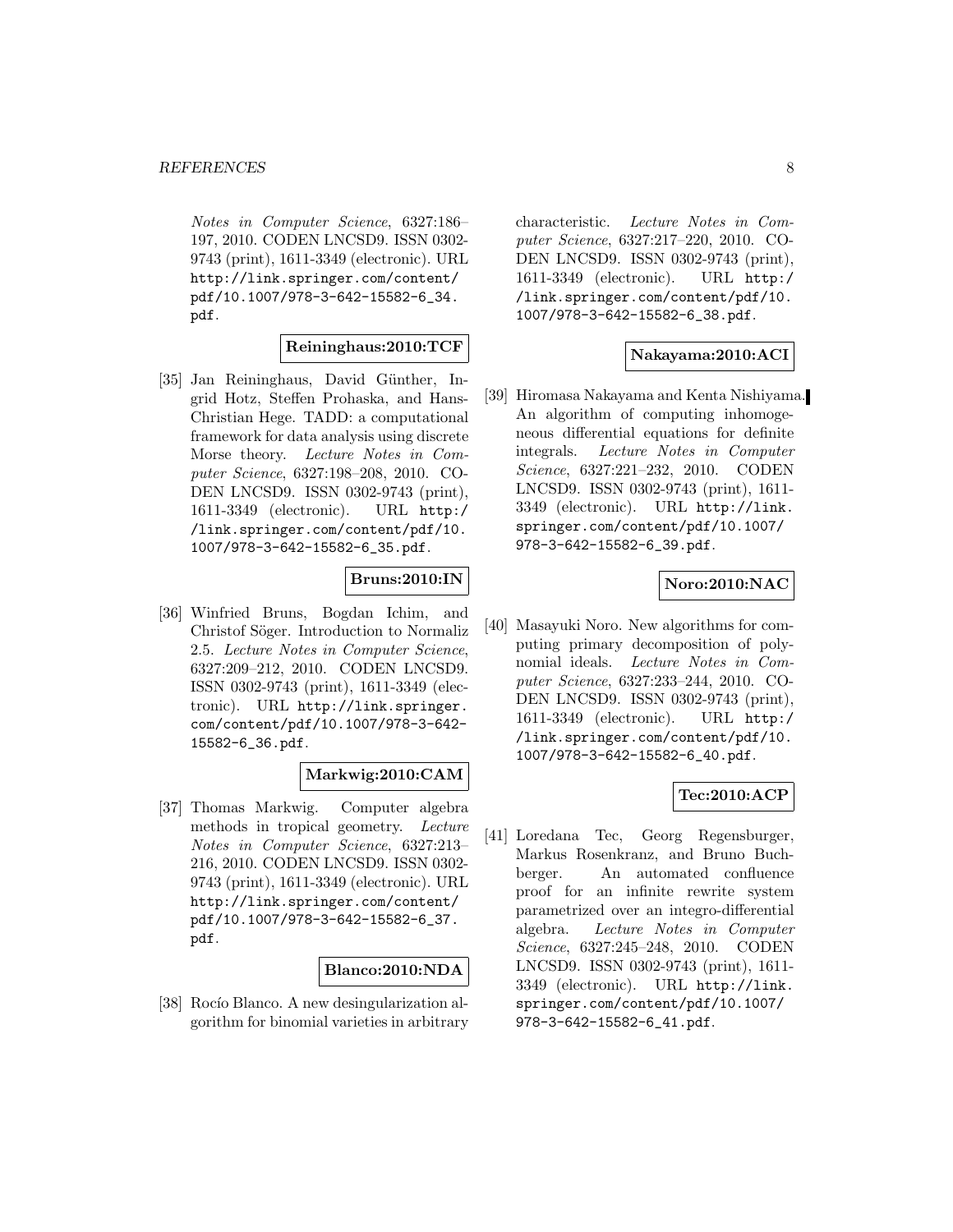### **Dotsenko:2010:OGB**

[42] Vladimir Dotsenko and Mikael Vejdemo-Johansson. Operadic Gröbner bases: an implementation. Lecture Notes in Computer Science, 6327:249–252, 2010. CO-DEN LNCSD9. ISSN 0302-9743 (print), 1611-3349 (electronic). URL http:/ /link.springer.com/content/pdf/10. 1007/978-3-642-15582-6\_42.pdf.

# **Cannon:2010:MTN**

[43] John Cannon, Steve Donnelly, Claus Fieker, and Mark Watkins. Magma — a tool for number theory. Lecture Notes in Computer Science, 6327:253– 255, 2010. CODEN LNCSD9. ISSN 0302- 9743 (print), 1611-3349 (electronic). URL http://link.springer.com/content/ pdf/10.1007/978-3-642-15582-6\_43. pdf.

# **Citro:2010:EGR**

[44] Craig Citro and Alexandru Ghitza. Enumerating Galois representations in Sage. Lecture Notes in Computer Science, 6327:256–259, 2010. CODEN LNCSD9. ISSN 0302-9743 (print), 1611-3349 (electronic). URL http://link.springer. com/content/pdf/10.1007/978-3-642- 15582-6\_44.pdf.

### **Tanaka:2010:N**

[45] Satoru Tanaka, Naoki Ogura, Ken Nakamula, Tetsushi Matsui, and Shigenori Uchiyama. NZMATH 1.0. Lecture Notes in Computer Science, 6327:260– 269, 2010. CODEN LNCSD9. ISSN 0302- 9743 (print), 1611-3349 (electronic). URL http://link.springer.com/content/ pdf/10.1007/978-3-642-15582-6\_45. pdf.

### **Adjiashvili:2010:RRQ**

[46] David Adjiashvili, Michel Baes, and Philipp Rostalski. Removing redundant quadratic constraints. Lecture Notes in Computer Science, 6327:270–281, 2010. CODEN LNCSD9. ISSN 0302-9743 (print), 1611-3349 (electronic). URL http://link.springer.com/content/ pdf/10.1007/978-3-642-15582-6\_46. pdf.

#### **Jensen:2010:TSP**

[47] Anders Nedergaard Jensen. Traversing symmetric polyhedral fans. Lecture Notes in Computer Science, 6327:282– 294, 2010. CODEN LNCSD9. ISSN 0302- 9743 (print), 1611-3349 (electronic). URL http://link.springer.com/content/ pdf/10.1007/978-3-642-15582-6\_47. pdf.

### **Rehn:2010:CTE**

[48] Thomas Rehn and Achill Schürmann.  $C++$  tools for exploiting polyhedral symmetries. Lecture Notes in Computer Science, 6327:295–298, 2010. CODEN LNCSD9. ISSN 0302-9743 (print), 1611- 3349 (electronic). URL http://link. springer.com/content/pdf/10.1007/ 978-3-642-15582-6\_48.pdf.

#### **Verdoolaege:2010:IIS**

[49] Sven Verdoolaege. isl: an integer set library for the polyhedral model. Lecture Notes in Computer Science, 6327:299– 302, 2010. CODEN LNCSD9. ISSN 0302- 9743 (print), 1611-3349 (electronic). URL http://link.springer.com/content/ pdf/10.1007/978-3-642-15582-6\_49. pdf.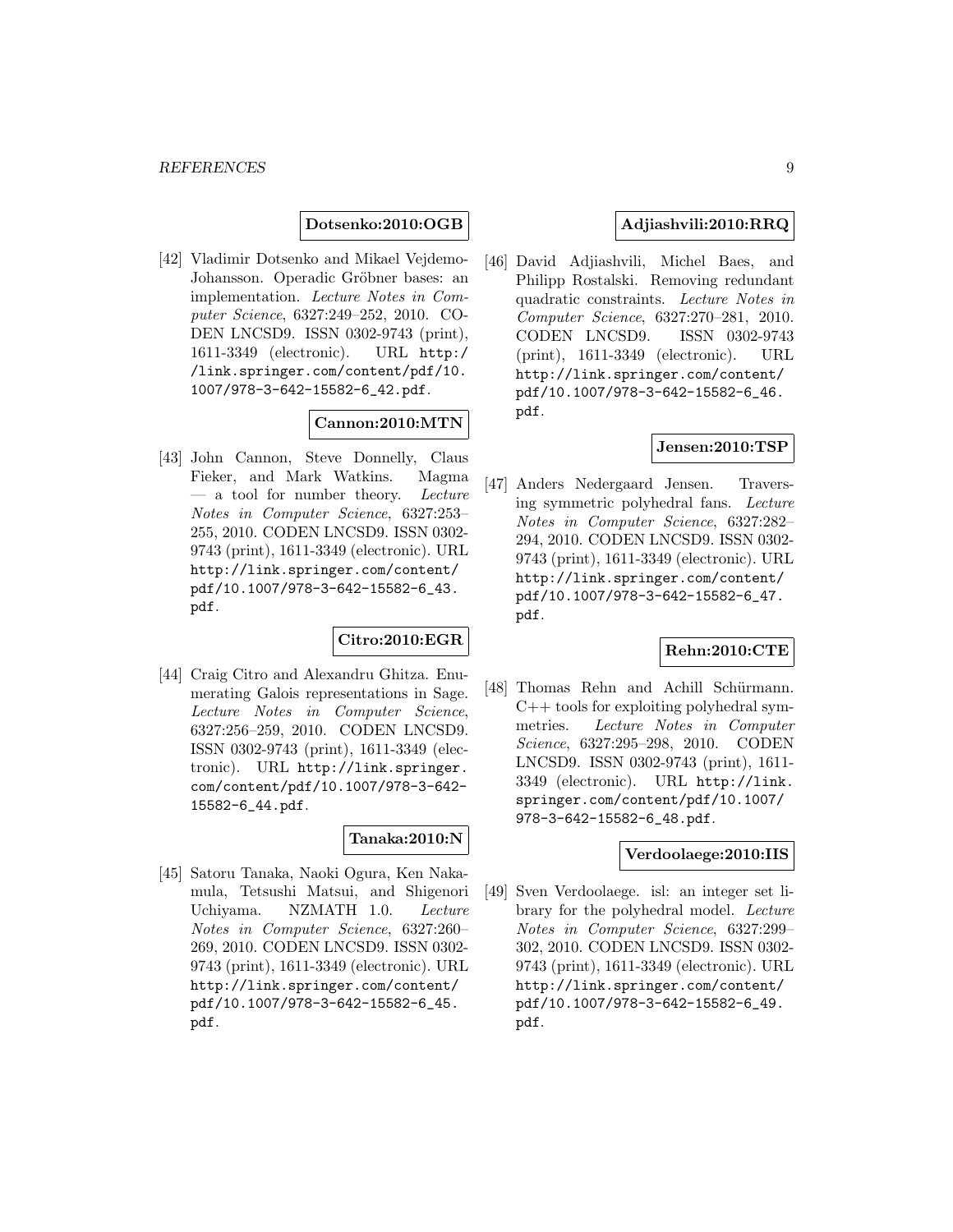### **Liberti:2010:ROS**

[50] Leo Liberti, Sonia Cafieri, and David Savourey. The reformulation-optimization software engine. Lecture Notes in Computer Science, 6327:303–314, 2010. CO-DEN LNCSD9. ISSN 0302-9743 (print), 1611-3349 (electronic). URL http:/ /link.springer.com/content/pdf/10. 1007/978-3-642-15582-6\_50.pdf.

# **Haase:2010:GSL**

[51] Christian Haase, Benjamin Lorenz, and Andreas Paffenholz. Generating smooth lattice polytopes. Lecture Notes in Computer Science, 6327:315–328, 2010. CO-DEN LNCSD9. ISSN 0302-9743 (print), 1611-3349 (electronic). URL http:/ /link.springer.com/content/pdf/10. 1007/978-3-642-15582-6\_51.pdf.

### **Lecerf:2010:MTL**

[52] Grégoire Lecerf. Mathemagix: Towards large scale programming for symbolic and certified numeric computations. Lecture Notes in Computer Science, 6327:329– 332, 2010. CODEN LNCSD9. ISSN 0302- 9743 (print), 1611-3349 (electronic). URL http://link.springer.com/content/ pdf/10.1007/978-3-642-15582-6\_52. pdf.

# **Neher:2010:CIF**

[53] Markus Neher. Complex inclusion functions in the CoStLy C++ class library. Lecture Notes in Computer Science, 6327:333–336, 2010. CODEN LNCSD9. ISSN 0302-9743 (print), 1611-3349 (electronic). URL http://link.springer. com/content/pdf/10.1007/978-3-642- 15582-6\_53.pdf.

### **Revol:2010:SIA**

[54] Nathalie Revol. Standardized interval arithmetic and interval arithmetic used in libraries. Lecture Notes in Computer Science, 6327:337–341, 2010. CO-DEN LNCSD9. ISSN 0302-9743 (print), 1611-3349 (electronic). URL http:/ /link.springer.com/content/pdf/10. 1007/978-3-642-15582-6\_54.pdf.

#### **Leiserson:2010:EEL**

[55] Charles E. Leiserson, Liyun Li, Marc Moreno Maza, and Yuzhen Xie. Efficient evaluation of large polynomials. Lecture Notes in Computer Science, 6327:342– 353, 2010. CODEN LNCSD9. ISSN 0302- 9743 (print), 1611-3349 (electronic). URL http://link.springer.com/content/ pdf/10.1007/978-3-642-15582-6\_55. pdf.

### **Popova:2010:CFE**

[56] Evgenija D. Popova and Walter Krämer. Communicating functional expressions from Mathematica to C-XSC. Lecture Notes in Computer Science, 6327:354– 365, 2010. CODEN LNCSD9. ISSN 0302- 9743 (print), 1611-3349 (electronic). URL http://link.springer.com/content/ pdf/10.1007/978-3-642-15582-6\_56. pdf.

### **Abdalla:2010:PCL**

[57] Michel Abdalla and Paulo S. L. M. Barreto, editors. Progress in cryptology  $-$ Latincrypt 2010: first international conference on cryptology and information security in Latin America, Puebla, Mexico, August 8–11, 2010, proceedings, volume 6212 of Lecture notes in computer science. Springer-Verlag Inc., New York, NY, USA, 2010. ISBN 3-642-14711-9 (softcover). LCCN ????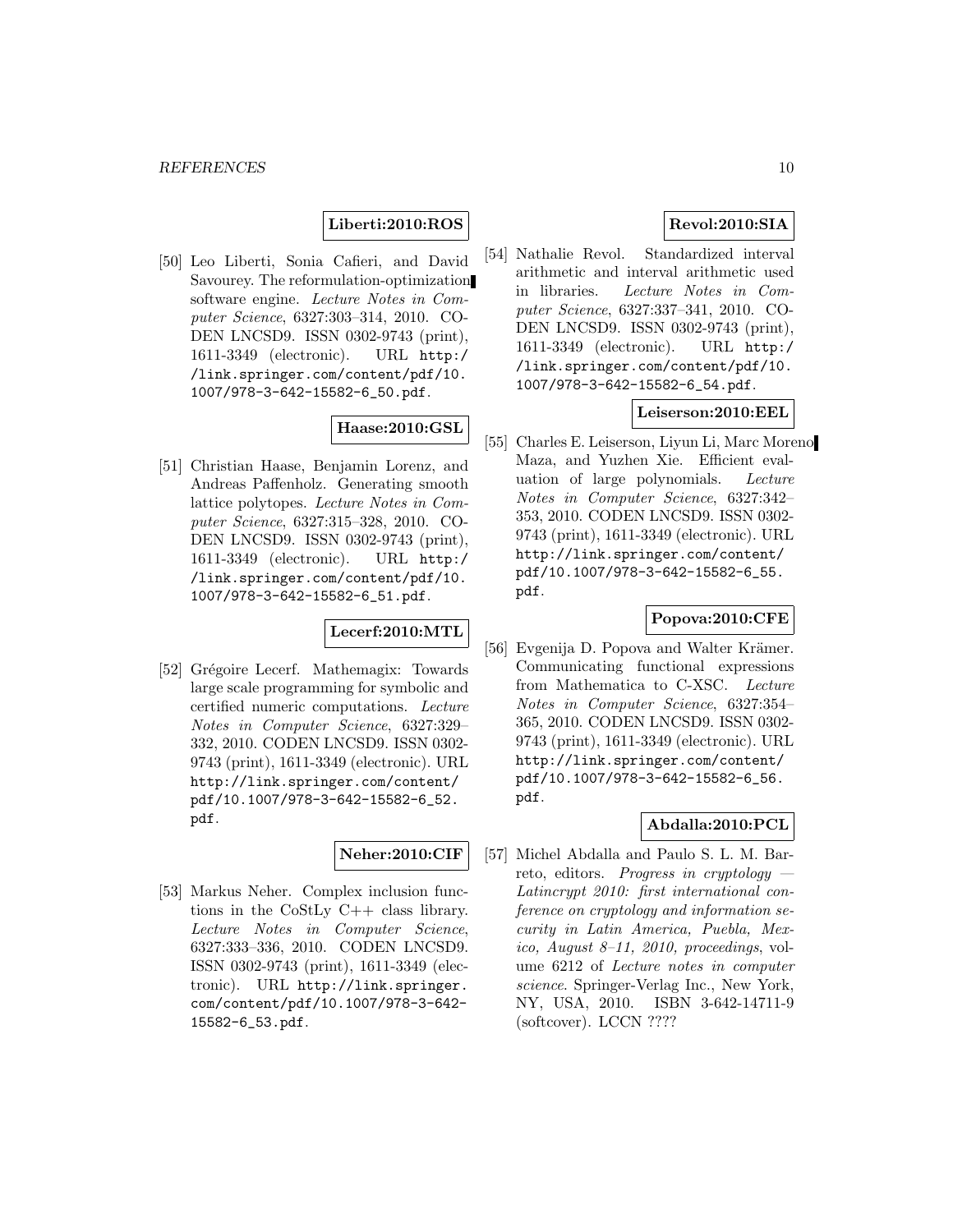# **Abe:2010:ACA**

[58] Masayuki Abe, editor. Advances in cryptology — Asiacrypt 2010: 16th international conference on the theory and application of cryptology and information security, Singapore, December 5–9, 2010. Proceedings, volume 6477 of Lecture notes in computer science. Springer-Verlag Inc., New York, NY, USA, 2010. ISBN 3-642- 17372-1 (softcover). LCCN ????

# **Bao:2010:ISC**

[59] Feng Bao, Moti Yung, and Dongdai Lin, editors. Information security and cryptology: 5th international conference, IN-SCRYPT 2009, Beijing, China, December 12–15, 2009. revised selected papers, volume 6151 of Lecture notes in computer science. Springer-Verlag Inc., New York, NY, USA, 2010. ISBN 3-642-16341- 6 (softcover). LCCN ????

# **Bernstein:2010:PCA**

[60] Daniel J. Bernstein and Tanja Lange, editors. Progress in cryptology Africacrypt 2010: third international conference on cryptology in Africa, Stellenbosch, South Africa, May 3–6, 2010. proceedings, volume 6055 of Lecture notes in computer science. Springer-Verlag Inc., New York, NY, USA, 2010. ISBN 3-642- 12677-4 (softcover). LCCN ????

# **Gilbert:2010:ACE**

[61] Henri Gilbert, editor. Advances in cryp $tology - \textit{European 2010: 29th annual in}$ ternational conference on the theory and applications of cryptographic techniques, Monaco, May 30–June 3, 2010. Proceedings, volume 6110 of Lecture notes in computer science. Springer-Verlag Inc., New York, NY, USA, 2010. ISBN 3-642- 13189-1 (softcover). LCCN ????

# **Gollmann:2010:SCR**

[62] Dieter Gollmann, Jean-Louis Lanet, and Julien Iguchi-Cartigny, editors. Smart card research and advanced application: 9th IFIP WG 8.8/11.2 International Conference, CARDIS 2010, Passau, Germany, April  $14-16$ , 2010: proceedings, volume 6035 of Lecture Notes in Computer Science. Springer, Berlin, Germany, 2010. ISBN 3-642-12509-3 (paperback). ISSN 0302-9743 (print), 1611-3349 (electronic). LCCN TK7895.S62 C36 2010.

# **Gong:2010:PCI**

[63] Guang Gong and Kishan Chand Gupta, editors. Progress in cryptology — Indocrypt 2010: 11th international conference on cryptology in India, Hyderabad, India, December 12–15, 2010. Proceedings, volume 6498 of Lecture notes in computer science. Springer-Verlag Inc., New York, NY, USA, 2010. ISBN 3-642- 17400-0 (softcover). LCCN ????

# **Heng:2010:CNS**

[64] Swee-Huay Heng, Rebecca N. Wright, and Bok-Min Goi, editors. Cryptology and network security: 9th international conference, CANS 2010, Kuala Lumpur, Malaysia, December 12–14, 2010. Proceedings, volume 6467 of Lecture notes in computer science. Springer-Verlag Inc., New York, NY, USA, 2010. ISBN 3-642- 17618-6 (softcover). LCCN ????

### **Lee:2010:ISC**

[65] Donghoon Lee and Seokhie Hong, editors. Information, security and cryptology – ICISC 2009: 12th international conference, Seoul, Korea, December 2– 4, 2009, revised selected papers, volume 5984 of Lecture notes in computer science. Springer-Verlag Inc., New York,